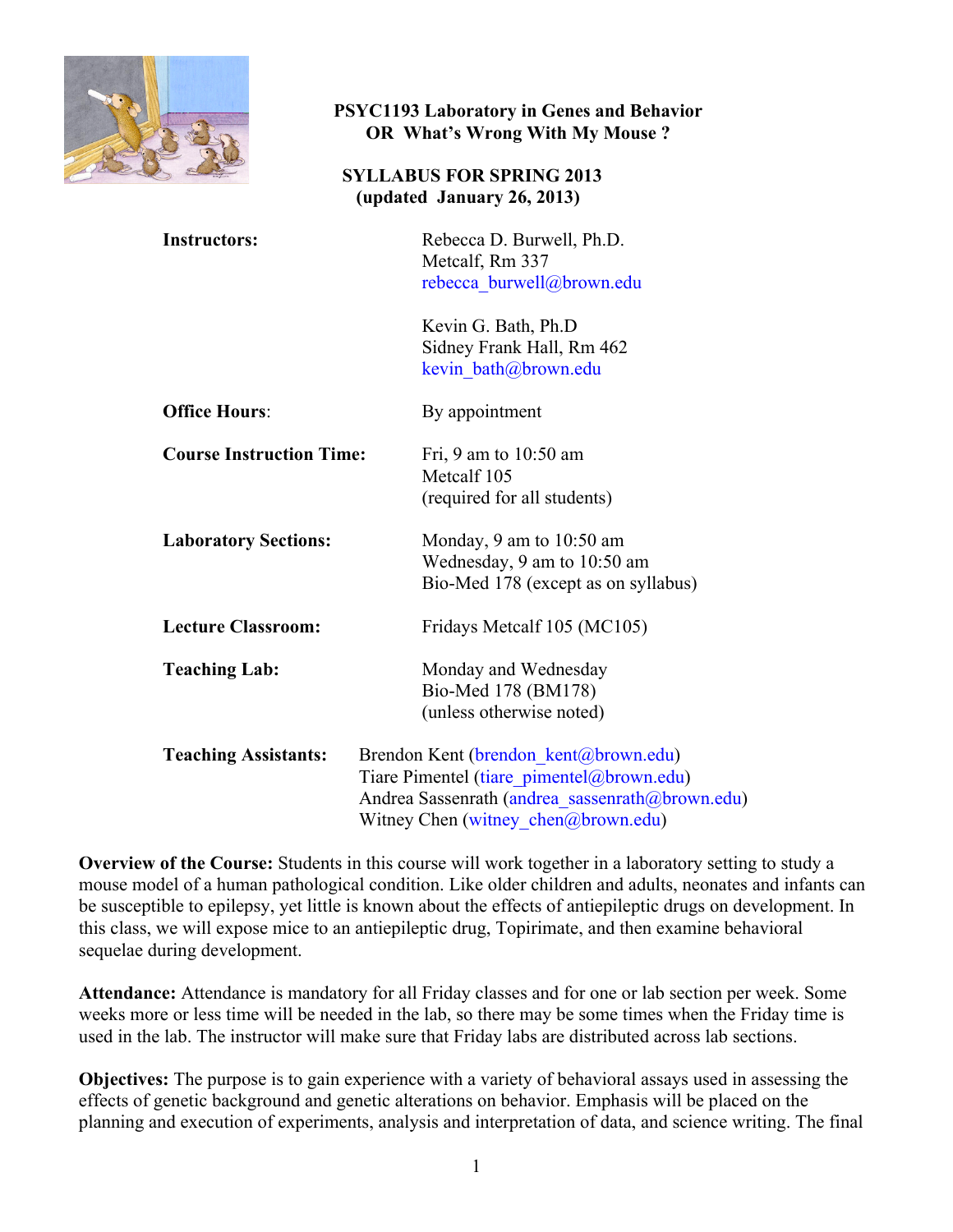written product will be a manuscript reporting the results of the semester's experiments in publication format. Throughout the semester attention will be paid to development of science writing skills.

**Background:** The rat has traditionally provided the primary model for studying behavioral processes within a psychological framework. There is also a long tradition of using mice in behavioral research. Prior to the development of technology for manipulating the genome, behavioral geneticists relied primarily on comparisons of inbred strains of mice. In the past decade or so, neuroscience has increasingly employed targeted manipulation of genes expressed in the brain as a way of understanding the neural substrates of behavior. Most of this work is done in mice. **Transgenic** mice have an extra gene. This can either be a mutated gene, a new gene not normally expressed in the mouse, for example an aberrant human gene, or an added extra copy of a gene for the purpose of studying over-expression of the gene product. **Knockout** mice have a gene deleted. A null mutant homozygous knockout is missing both alleles of the gene. The genotype is  $(-)$ . The heterozygote is missing one of the two alleles  $(+)$ . The wildtype normal control has both copies  $(+/+)$ . The new developments in molecular genetics have resulted in very powerful approaches to the study of the brain, but very few neuroscientists are trained in behavioral analysis using mouse models. Finally, life experiences can cause **epigenetic** alternations in mice and other animals. The term epigenetic is currently defined as changes in gene expression resulting in a different phenotype brought about, not by changes in DNA sequence, but by changes in a number of molecular mechanisms, including DNA methylation, histone modification, and nucleosome remodeling. These mechanisms appear to underlie long-lasting and persistent changes in behavior. For example, DNA methylation can be altered by environmental risk factors during development, such as drug exposure and environmental stress. In this class, we will assess the effects of epigenetic alterations induced by early life drug exposure on the subsequent behavioral phenotype in a mouse model.

**Animal Model:** We will expose very young mice to an antiepileptic drug, Topirimate, and then examine behavioral sequelae during development. Following birth, on postnatal day 4 mice will be randomly assigned to a control or drug group and will receive daily subcutaneous injections (until P11) with either vehicle (saline) or drug (Topirimate 200 mg/kg dissolved in saline). Starting at P6-8 (while still with their mothers) pups will begin basic neurodevelopmental testing (Early Battery, EB). This will include assessment of righting reflex, locomotor activity, and and other tests. Litters will remain with mothers until P20 and then will be sex segregated and group housed. Following weaning, mice will undergo additional behavioral testing on a second battery of tests (Late Battery, LB).

**Goals:** The overarching goal of this course is to teach basic principles involved in designing, conducting, and reporting behavioral analysis of mouse models of human disease. Over the course of the semester students will to establish a behavioral phenotype for a mouse model. That is, students will determine how the behavior of their mouse model differs from that of normal, wild type control mice. Students will also learn science writing skills and will produce a research manuscript suitable for publication in a scientific journal in the format accepted for the American Psychological Association (APA) journal, Behavioral Neuroscience.

DISCLAIMER: Although we have a vigorous breeding to provide mouse pups for the research you will conduct in this class, we cannot guarantee the availability of pups at the right age for testing. Though we have a schedule for the class, be prepared for changes to that schedule. We may need to test multiple cohorts of mice in order to generate experimental groups of sufficient size to provide the necessary power for our analyses.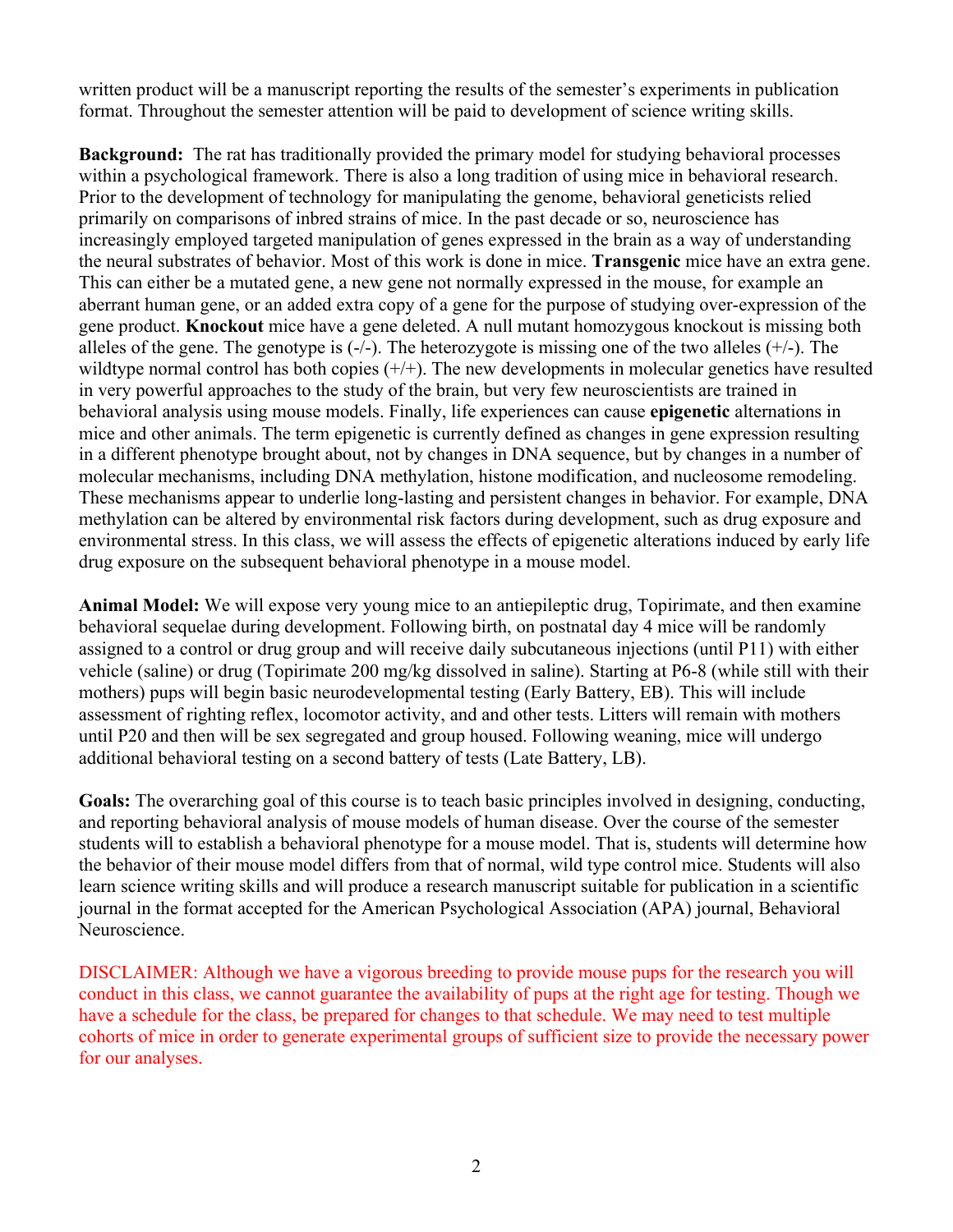#### **Workload:**

Attendance at all scheduled Friday sessions and all Monday or Wednesday labs (depending on your section).

Background readings including assigned chapters, research papers, and protocols. Four written assignments as described below.

#### **Course Grade:**

- 100%: Four written experiments, each counts 25% of the grade. Professor Burwell will grade all writing assignments and will give feedback using the MS Word, Track Changes tool. Students who submit assignments on time are allowed to revise and resubmit the first three assignments within one week of receiving the graded assignment.
- There is no explicit grading on participation in labs, but it is understood that all students will participate fully in order to receive credit for the course.

#### **Written Assignments:**

All written assignments should follow the Instructions to Authors for the journal, Behavioral Neuroscience. It is expected that the background papers will be cited, but most likely it will also be necessary to consult other research articles. The best search machine is PubMed. The url is http://www.ncbi.nlm.nih.gov/sites/entrez. Pubmed can also be accessed directly through EndNote.

When you submit your assignment, also attach the pdf files for any references that are not in your background readings.

Note that as we go through the semester, each assignment will build on the earlier ones, such that at the end of the class you have a full scientific manuscript with all the proper components and headings. You will be expected to add citations as you go.

#### **Grading Scheme (25% will be translated into 25 points per assignment)**

| 22-25     | A |
|-----------|---|
| 18-21     | B |
| $17 - 20$ | € |

Anything below a C will be returned with comments for a mandatory revision.

#### **First Assignment: Title Page and Introduction (25 %)**

Length (3-4 pages, double spaced)

- The first writing assignment is to provide an introduction to your particular study. The content will depend on which experiment your group is conducting. A general outline for the introduction to a research paper includes the following:
- 1) A description of the problem to be addressed. For example, if you have a mouse model of Down's Syndrome (DS), you should include a description of the impact of DS on human life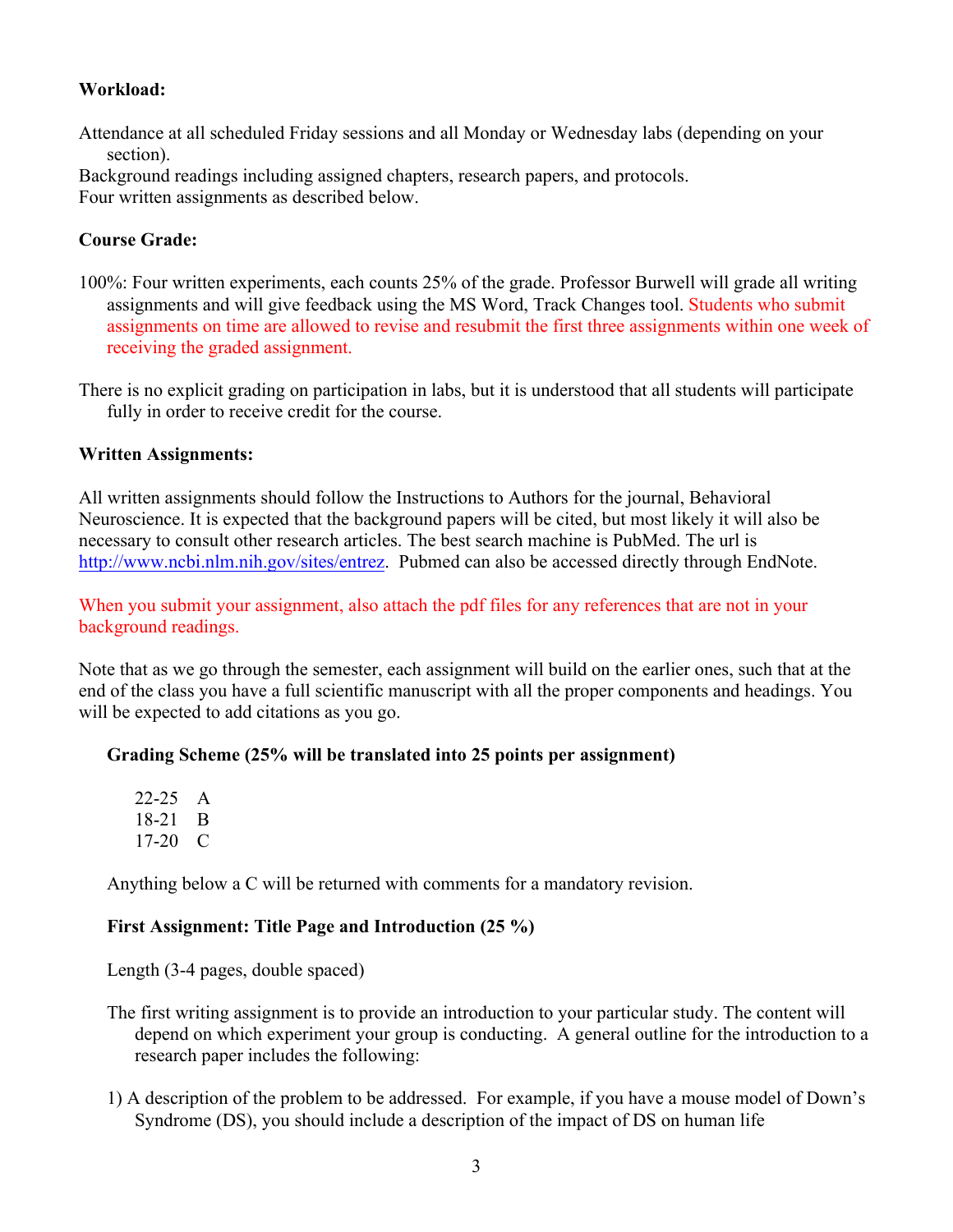- 2) Rationale for the work. For example, perhaps this is the first good mouse model of DS and the behavioral phenotype of the model needs to be established.
- 3) A statement of the exact question to be addressed and a brief explanation of how you will address it. For example, you want to characterize the learning deficits in the mouse model of DS so that the model can be used to develop ways to improve cognitive function in DS. You are going to do that by…….
- 4) A statement of the impact of the findings. How more knowledge about DS could improve human life. Refer to the Sample Manuscript for an idea of how an introduction to a research paper should be organized. See also the following handouts:

Instructions to Authors Checklist for Manuscripts. The Elements of Style Science of Science Writing

Length: As needed (but be very precise).

### **2nd, and 3rd Assignments: Experiments 1 and 2 (25 % each)**

During the semester several behavioral tests will be conducted. The tests will be organized into two batteries, the Early Battery and the Late Battery. The Early Battery will largely be tests of motor function. The Late Battery will test cognitive and affective function. We will call each battery an Experiment. In some cases, several tasks may be grouped together to form an Experiment. Two Experiments will be conducted over the semester. Your manuscript will generally be due one week after the last day of data collection. Manuscripts will be doublespaced and should include the following:

- 1) A very short explanation of the behavioral test(s) and why those particular tests were employed in the overall study (about one paragraph).
- 2) A methods section.
- 3) A results section.
- 4) A very brief discussion section, mainly summarizing the results (perhaps one paragraph).
- 5) Figures showing the results with caption. It is not necessary to show negative results but you may if there is a good reason.
- 6) Citations. Throughout the course, you will be adding to your paper including the reference section.

To the extent possible, these reports should follow the Behavioral Neuroscience Instructions to Authors. Experiment 1 in the Sample Manuscript provides an example of what is expected for each experiment.

#### **Final Research Manuscript (25%)**

At the end of the semester, you will add an Abstract, General Discussion, and Conclusions. In this assignment you will briefly summarize your results, discuss your findings across all three experiments, and draw conclusions about what the complete study contributes. It will be expected that you have revised the manuscript as needed using instructor feedback and made sure that the manuscript is written according to the Behavioral Neuroscience Instructions to Authors.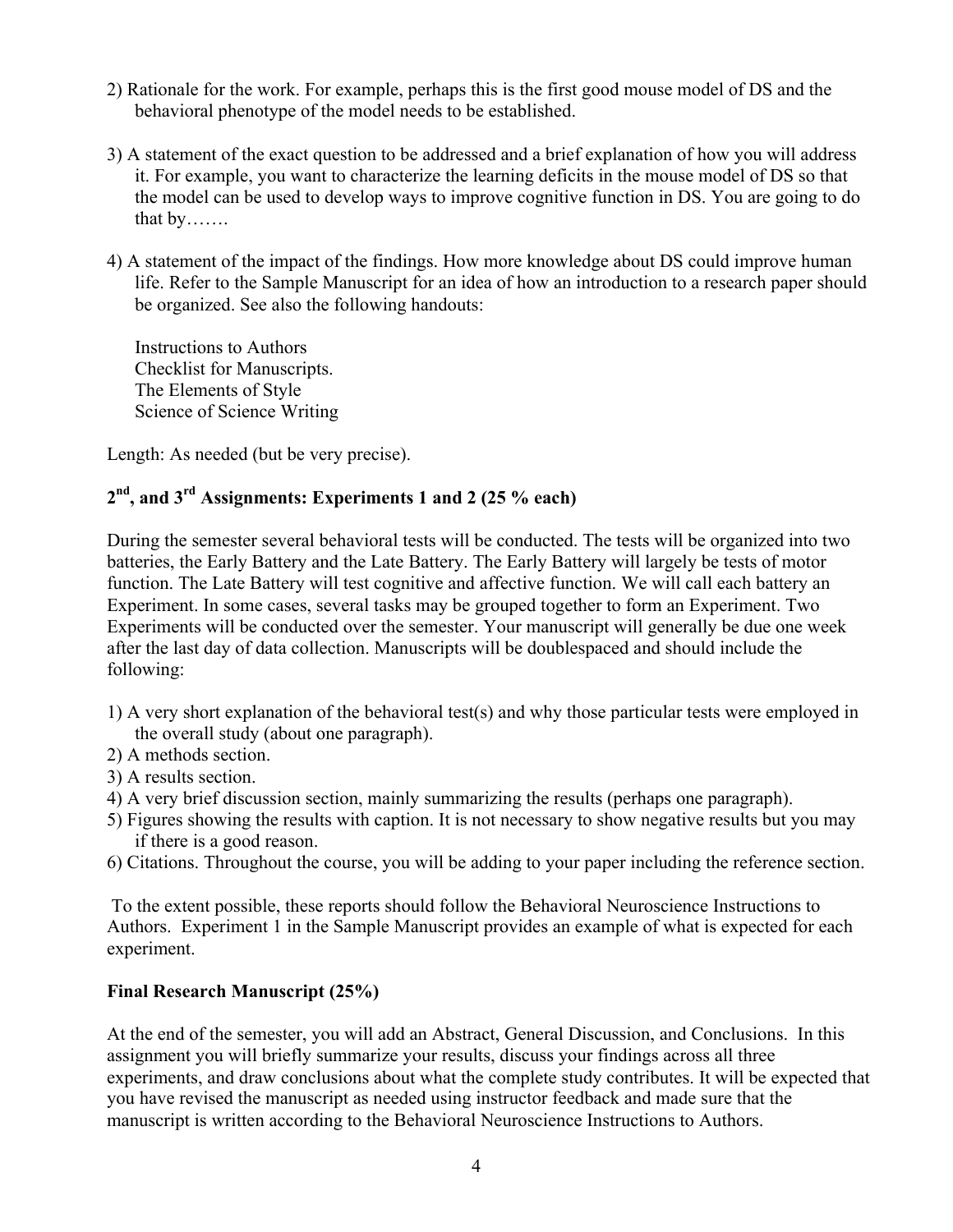#### **Recommendations for Software:** SPSS, Excel, EndNote.

#### **Topics and Assignments**

Readings will consist of a main text book as well as research papers and handouts available on Canvas. The text book chapters (Crawley, J. N. (2007). What's Wrong With My Mouse, 2nd Edition. New York: Wiley-Liss.) will be available on the course website. All other readings will be posted on Canvas. In addition, students will be expected to complete all readings before coming to class.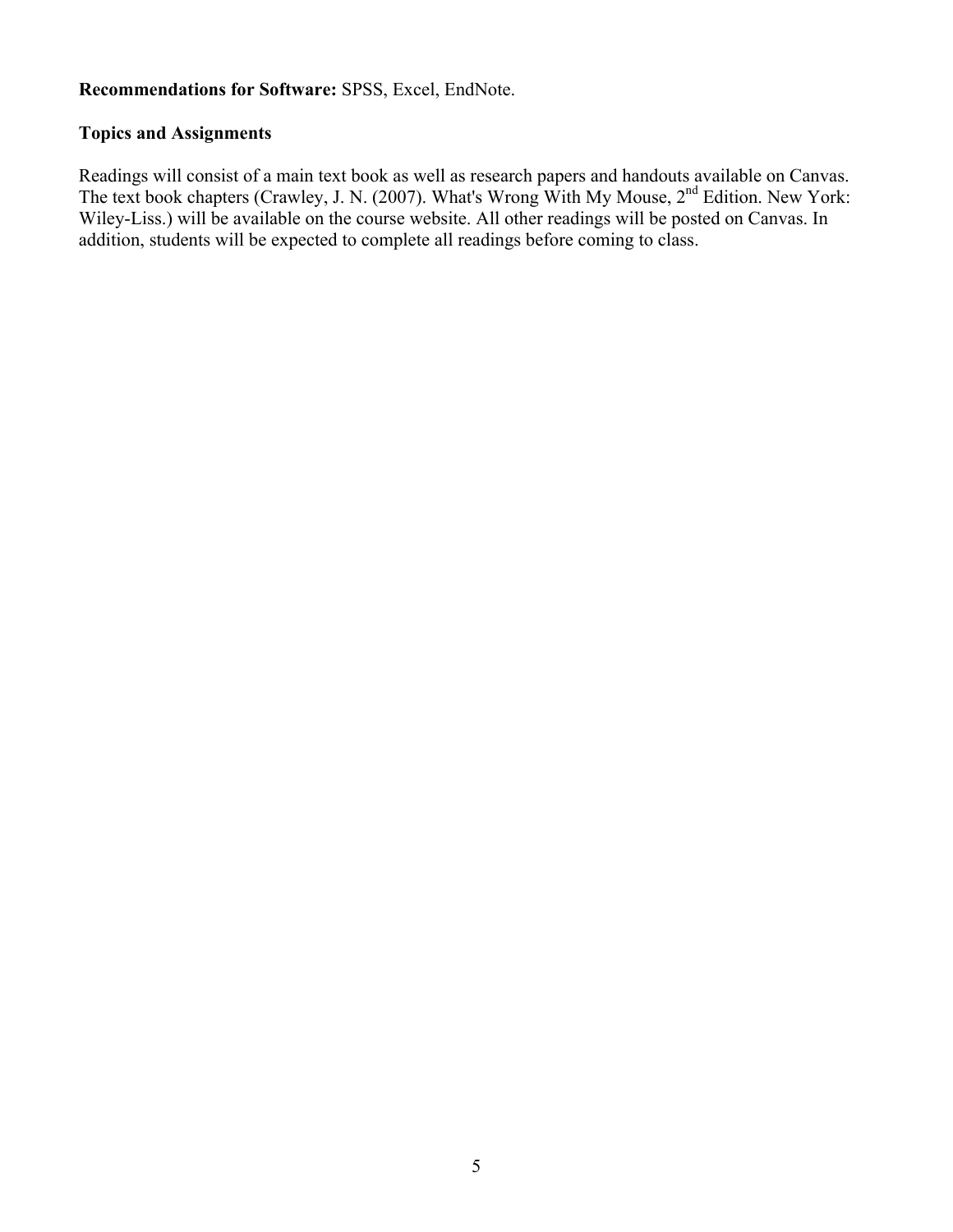# **CLPS1193 Schedule**

| <b>Week of January 21</b>              |                                                                                                                                                                                                                                                                                                                                                                                                                                                                                                                                            |
|----------------------------------------|--------------------------------------------------------------------------------------------------------------------------------------------------------------------------------------------------------------------------------------------------------------------------------------------------------------------------------------------------------------------------------------------------------------------------------------------------------------------------------------------------------------------------------------------|
| Wednesday:                             | No Class                                                                                                                                                                                                                                                                                                                                                                                                                                                                                                                                   |
| Friday (MC105):                        | Introduction to the Course (Rebecca Burwell, CLPS)<br>Introduction to Stress and Behavior (Kevin Bath, Neuroscience)<br>Readings:<br>Ohmori, H., K. Yamashita, et al. (1997). "Effects of low-dose phenytoin<br>administered to newborn mice on developing cerebellum."<br>Neurotoxicology and teratology 19(3): 205-211.<br>Bath, K. G. and H. E. Scharfman (2013). "Impact of early life exposure to<br>antiepileptic drugs on neurobehavioral outcomes based on laboratory<br>animal and clinical research." Epilepsy & behavior : E&B. |
| <b>Week of January 28</b>              |                                                                                                                                                                                                                                                                                                                                                                                                                                                                                                                                            |
| Mon (MC107):                           | Ethovision Introduction<br><b>Ethovision XT Quick Start Guide</b>                                                                                                                                                                                                                                                                                                                                                                                                                                                                          |
| Wed (MC107):                           | <b>Ethovision Introduction</b><br>Ethovision XT Quick Start Guide                                                                                                                                                                                                                                                                                                                                                                                                                                                                          |
| Friday (MC105):                        | Care and Use of Animals In Research (Rebecca Burwell, CLPS)<br>Animal Care Facility Orientation (Ann Beauregard-Young, ACF)                                                                                                                                                                                                                                                                                                                                                                                                                |
| <b>Week of February 4</b>              | <b>Readings:</b><br>What's Wrong With My Mouse, Chapter 4, Motor Functions<br>Brooks, S. P., T. Pask, et al. (2004). "Behavioural profiles of inbred mouse<br>strains used as transgenic backgrounds. I: motor tests." Genes Brain Behav<br>$3(4)$ : 206-215.                                                                                                                                                                                                                                                                              |
| Mon and Wed (lab): EB: Righting Reflex |                                                                                                                                                                                                                                                                                                                                                                                                                                                                                                                                            |
| Friday (MC105):                        | <b>Statistics and Writing Workshop</b><br>Behavioral Neuroscience, Instructions to Authors<br>The Science of Science Writing<br>The Elements of Style<br><b>SPSS</b> Instructions                                                                                                                                                                                                                                                                                                                                                          |
|                                        | <b>Week of February 11 Beginning of Early Battery (Experiment 1)</b>                                                                                                                                                                                                                                                                                                                                                                                                                                                                       |
| Mon and Wed (lab):                     | EB: Small Open Field                                                                                                                                                                                                                                                                                                                                                                                                                                                                                                                       |
| Fri $(lab)$ :                          | To be scheduled, if needed                                                                                                                                                                                                                                                                                                                                                                                                                                                                                                                 |
| <b>Mon Feb 15, 12am:</b>               | <b>Manuscript with Title page, Introduction, and References due</b>                                                                                                                                                                                                                                                                                                                                                                                                                                                                        |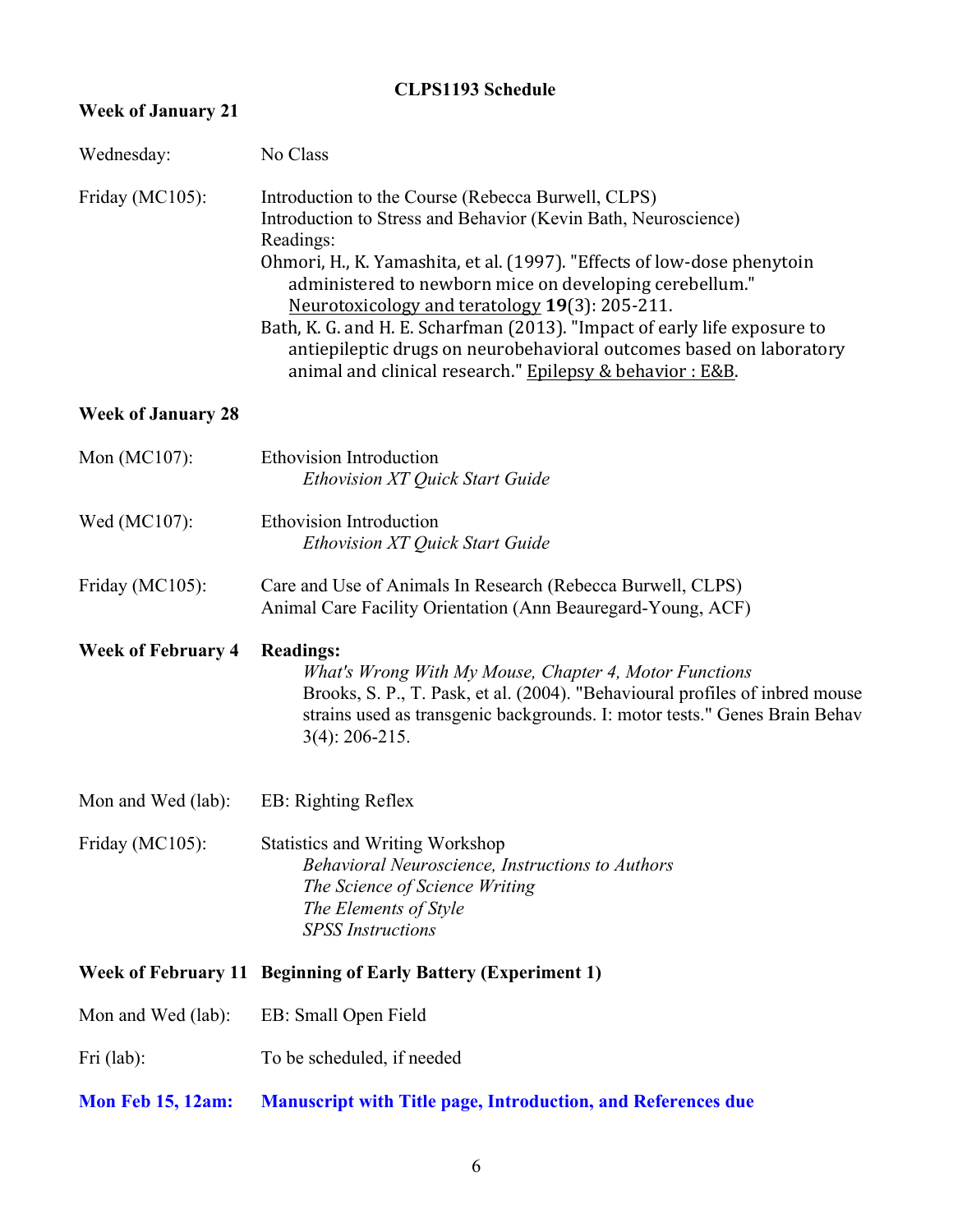# **Week of February 18**

| Mon:                       | University long weekend, no class |
|----------------------------|-----------------------------------|
| Wed (lab):                 | EB: Wire Hang                     |
| Fri (lab):                 | Monday Group, EB: Wire Hang       |
| <b>Week of February 25</b> |                                   |
| Mon and Wed (lab):         | EB: Large Open Field              |
| Fri:                       | To be scheduled, if needed        |
| <b>Week of March 4</b>     |                                   |
| Mon and Wed (lab):         | EB: Pole Climb                    |
| Fri:                       | To be scheduled, if needed        |
|                            |                                   |

# **Monday, March 12, 5 pm: Manuscript with addition of Experiment 1 due**

| <b>Week of March 11</b> | <b>End of Early Battery (Experiment 1)</b><br><b>Beginning of Late Battery (Experiment 2)</b> |
|-------------------------|-----------------------------------------------------------------------------------------------|
| Mon and Wed (lab):      | EB: Rotarod                                                                                   |
| Fri $(lab)$ :           | Wednesday Group, LB: Novel Object Location                                                    |
| <b>Week of March 18</b> | <b>Beginning of Late Battery (Experiment 2)</b><br><b>See Canvas for Readings</b>             |
| Mon $(lab)$ :           | LB: Novel Object Location                                                                     |
| Wed (lab):              | LB: Novel Object Identity                                                                     |
| Fri (lab):              | Monday Group, LB: Novel Object Identity                                                       |

**Mar 23-March 31: Spring Recess, no class**

### **Week of April 1**

| Mon and Wed (lab): | LB: Fear Conditioning      |
|--------------------|----------------------------|
| Fri:               | To be scheduled, if needed |